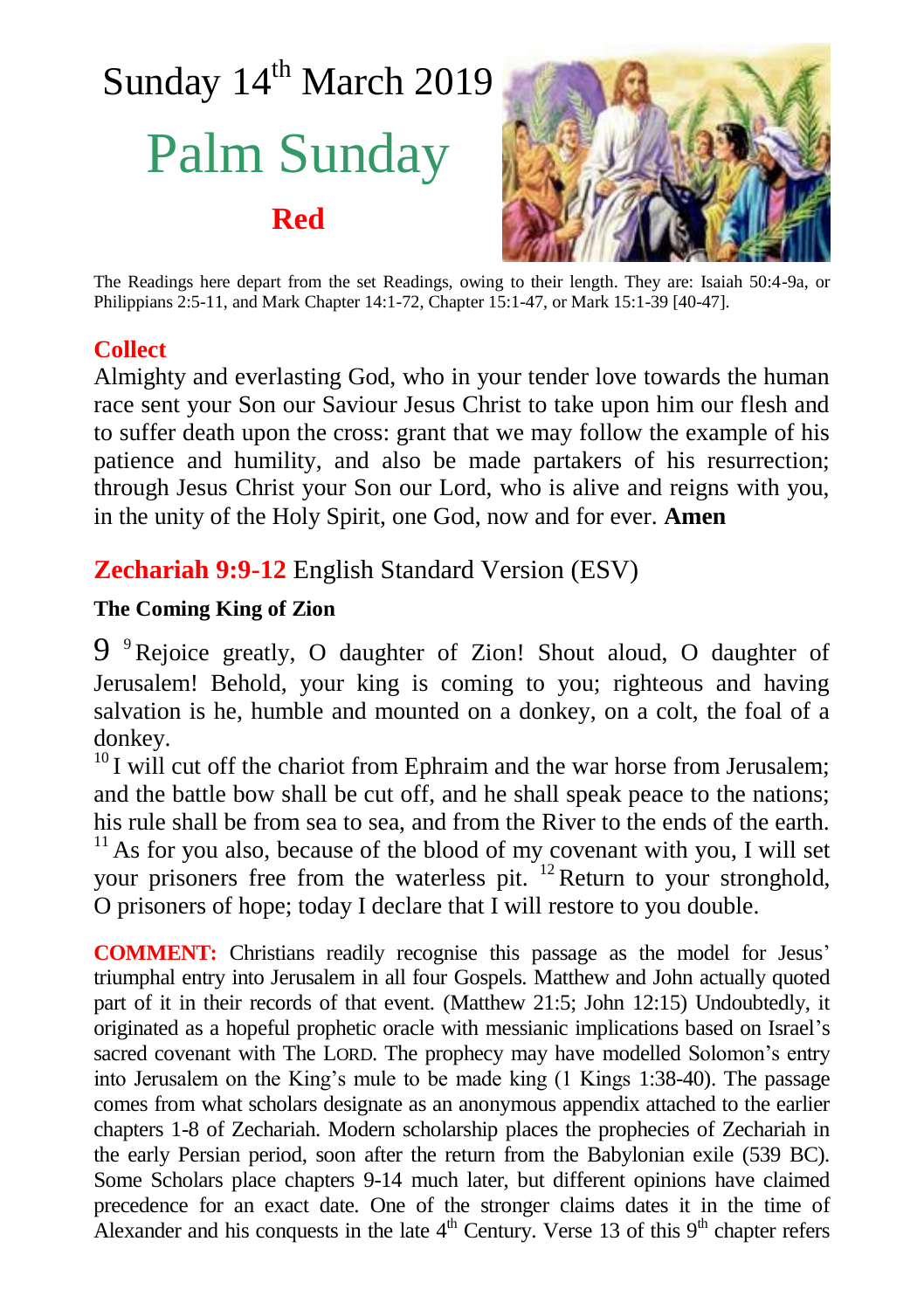distinctly to Greece in the English versions. The first part of chapter from which this reading has been separated refers to many of Israel's neighbouring city states which are under threat of invasion or already captured from an overwhelming military power. This brief passage and subsequent verses defends Jerusalem as having The LORD's protection. Ultimately The LORD will triumph as earlier prophets like Amos, Isaiah and Ezekiel prophesied. The passage also has similarities to the so-called "Enthronement" Psalms 43, 93, 96-99. The king, however, is the messianic monarch anointed by The LORD to whom Israel looked for deliverance in such desperate times.

## **Mark 11:1-11** English Standard Version (ESV)

## **The Triumphal Entry**

 $11<sup>-1</sup>$  Now when they drew near to Jerusalem, to Bethphage and Bethany, at the Mount of Olives, Jesus<sup>[a]</sup> sent two of his disciples  $^2$  and said to them, "Go into the village in front of you, and immediately as you enter it you will find a colt tied, on which no one has ever sat. Untie it and bring it.<sup>3</sup> If anyone says to you, 'Why are you doing this?' say, 'The Lord has need of it and will send it back here immediately."<sup>4</sup> And they went away and found a colt tied at a door outside in the street, and they untied it. <sup>5</sup> And some of those standing there said to them, "What are you doing, untying the colt?"  $6$  And they told them what Jesus had said, and they let them go.  $7$  And they brought the colt to Jesus and threw their cloaks on it, and he sat on it. <sup>8</sup> And many spread their cloaks on the road, and others spread leafy branches that they had cut from the fields. <sup>9</sup> And those who went before and those who followed were shouting, "Hosanna! Blessed is he who comes in the name of the Lord! <sup>10</sup>Blessed is the coming kingdom of our father David! Hosanna in the highest!" <sup>11</sup> And he entered Jerusalem and went into the temple. And when he had looked around at everything, as it was already late, he went out to Bethany with the twelve.

## **Footnotes:** a. Greek *he*

**COMMENT:** One cannot help but wonder if Mark included this section of scripture with a touch of irony. Jesus' triumphal entry into Jerusalem began the final ascent to the cross. Hailed as the Messiah, he would soon be the victim of the fickle crowds' hateful cries, "Crucify him!" Behind this event is the prophecy of Zechariah 9:9; "Rejoice greatly, O daughter of Zion! Shout aloud, O daughter of Jerusalem! Behold, your king is coming to you; righteous and having salvation is he, humble and mounted on a donkey, on a colt, the foal of a donkey." Which may also have in its mind the entry of the boy King Solomon riding on the King's mule to be crowned at Gihon in Jersualem  $-1$  Kings 1:38-40; "So Zadok the priest, Nathan the prophet, and Benaiah the son of Jehoiada, and the Cherethites and the Pelethites went down and had Solomon ride on King David's mule and brought him to Gihon. There Zadok the priest took the horn of oil from the tent and anointed Solomon. Then they blew the trumpet, and all the people said, "Long live King Solomon!" And all the people went up after him, playing on pipes, and rejoicing with great joy, so that the earth was split by their noise."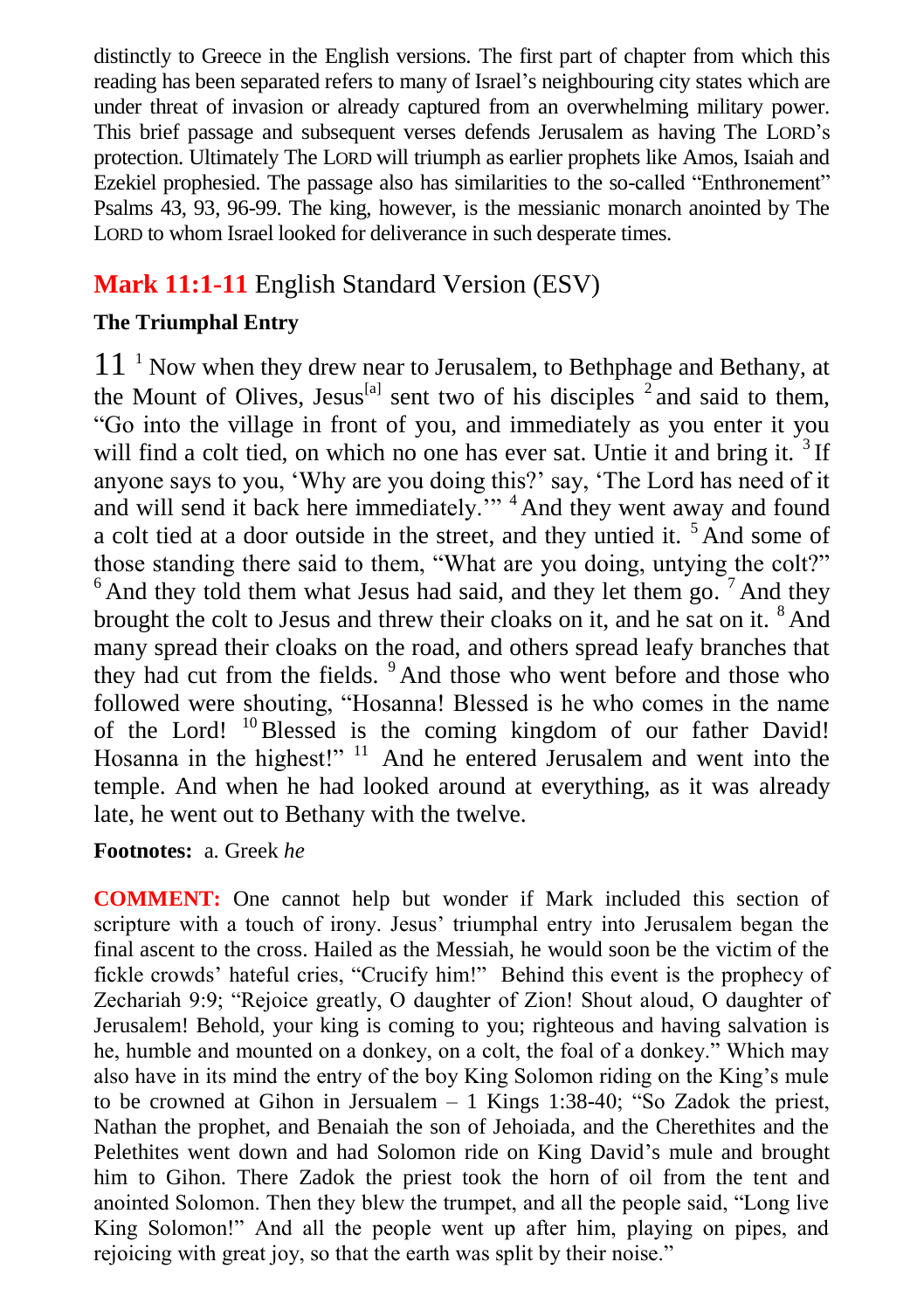## **Psalm 31:10-19** *Miserere Mei* Grail Psalter

## R**Save me in your love, O Lord.**

 $10$  Have mercy on me, O Lord, for I am in distress. Tears have wasted my eyes, my throat and my heart.  $\mathbf{R}$ 

 $11$  For my life is spent with sorrow and my years with sighs. Affliction has broken down my strength and my bones waste away.  $\mathbf{R}^{\prime}$ 

 $12$  In the face of all my foes I am a reproach, an object of scorn to my neighbours and of fear to my friends.  $\mathbf{\mathbb{R}}$ 

Those who see me in the street run far away from me.  $13$  I am like a dead man, forgotten, like a thing thrown away.  $\mathbf{\mathbb{R}}$ 

 $14$  I have heard the slander of the crowd. fear is all around me, as they plot together against me, as they plan to take my life.  $\mathbb{R}^7$ 

<sup>15</sup> But as for me, I trust in you, Lord; I say: "You are my God.  $16$  My life is in your hands, deliver me from the hands of those who hate me.  $\mathbb{R}^r$ 

<sup>17</sup> Let your face shine on your servant. Save me in your love.  $18$  Let me not be put to shame for I call you, let the wicked be shamed!  $\mathbb{R}^7$ 

Let them be silenced in the grave, <sup>19</sup> let lying lips be dumb, that speak haughtily against the just with pride and contempt."  $\mathbf{R}$ 

**Glory be to the Father and to the Son and to the Holy Spirit, As it was in the beginning, is now, and ever shall be, world without end. Amen.** 

**COMMENT:** This psalm may have begun as an individual hymn of thanksgiving, but quickly became a congregational hymn for celebrating the Feast of Tabernacles. One of the six psalms of the Hallel (Psalms 113-118), pilgrims sang it